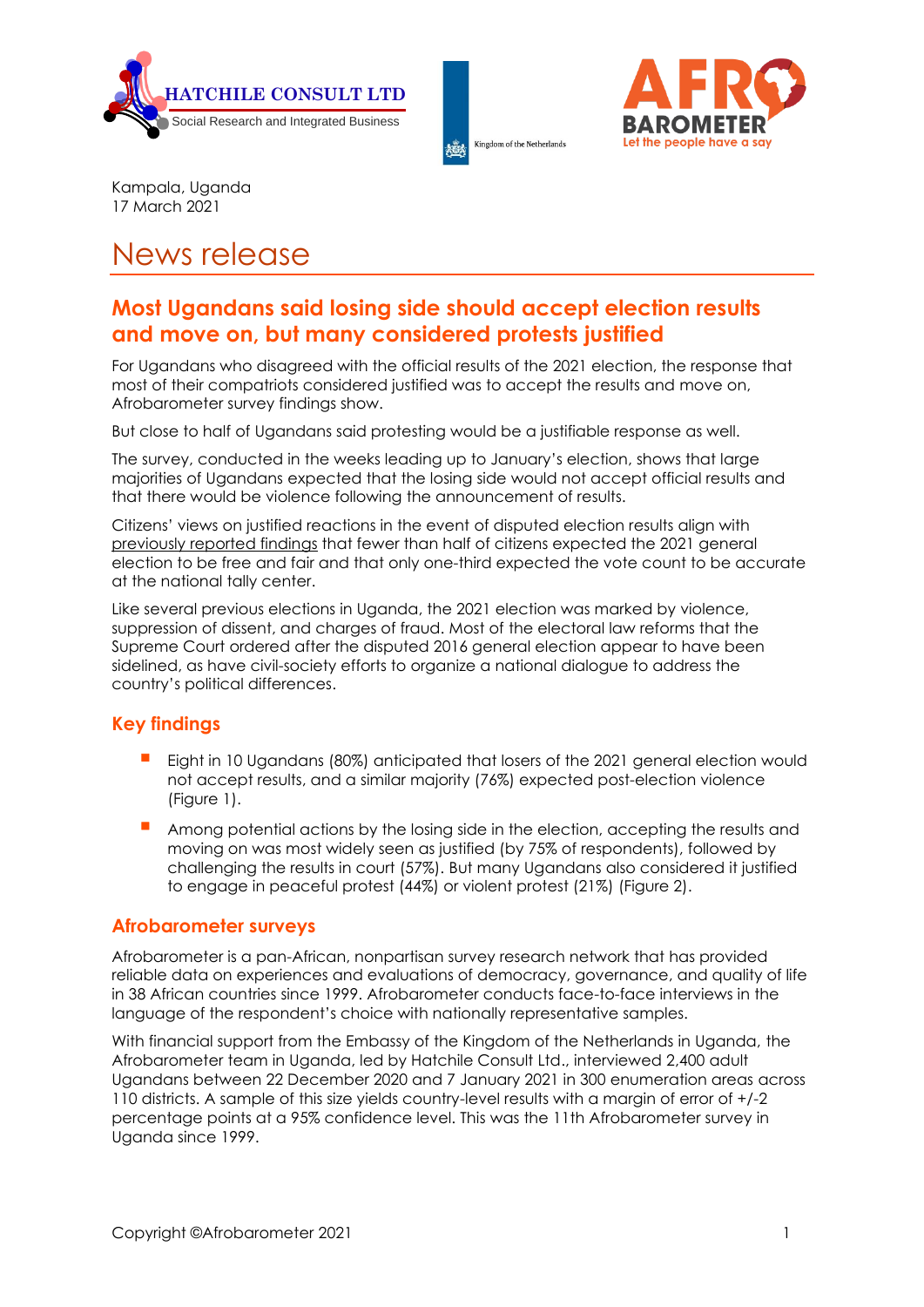

### **Charts**



**Figure 1: Post-election concerns** | Uganda | 2021

*Respondents were asked: In your view, how likely is it that:*

*The losers of the elections will refuse to accept the official election results?*

*There will be violence after the announcement of election results.*

*Uganda's security agencies will be able to prevent large-scale outbreaks of violence? (% who said "somewhat likely" or "very likely")*





*Respondents were asked: Following the conclusion of voting and the announcement of the results,*  some Ugandans may not accept the results because they do not think they accurately reflect the will *of the voters. For those who do not accept the results, would you disagree or agree that each of the following actions would be justified? (% who "agreed" or "strongly agreed")*